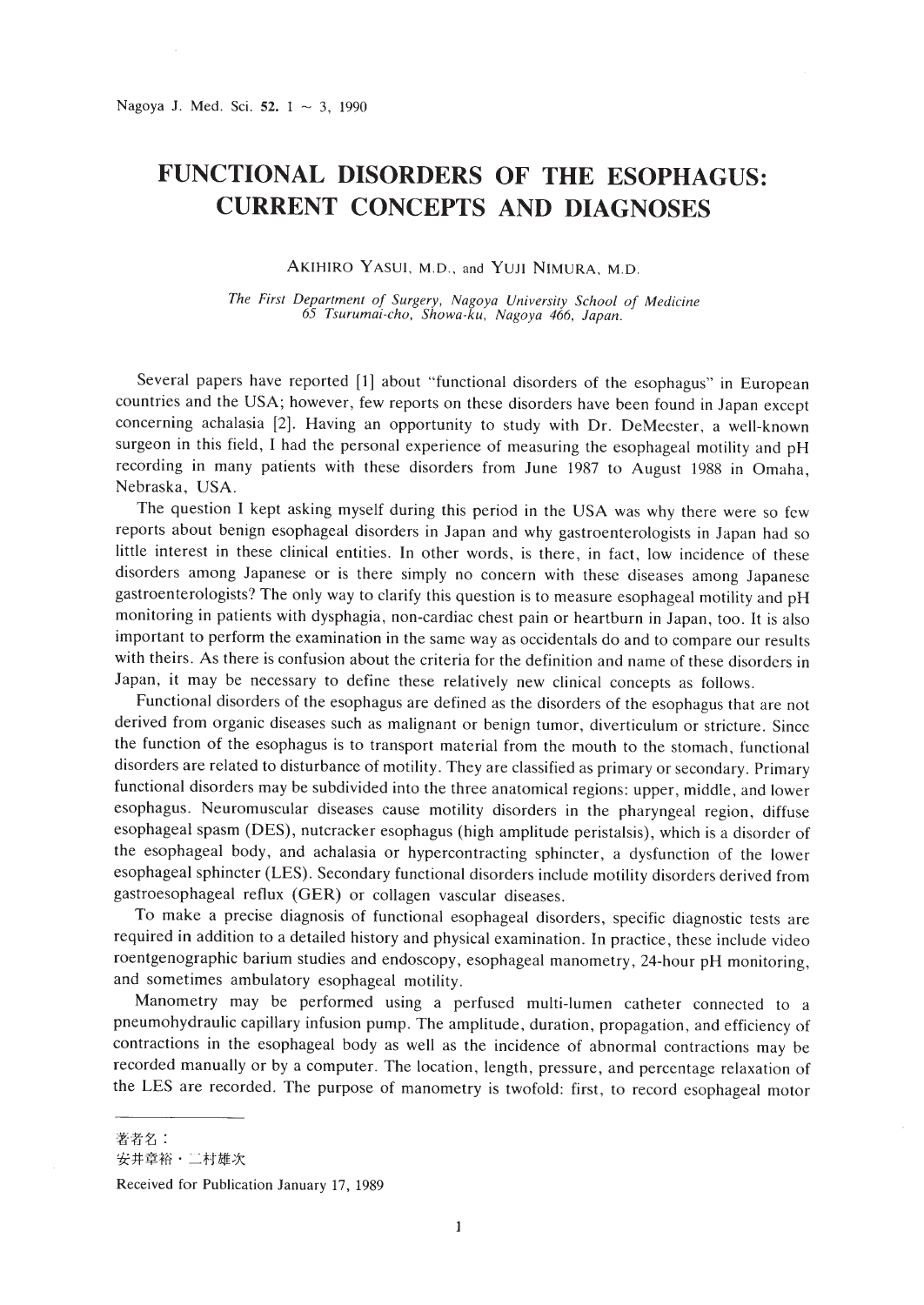activity and second, to place the pH probe accurately for 24-hour monitoring. It is customary in our laboratory to place the probe 5 cm above the LES. The distance above the sphincter is critical for comparing patterns of reflux with normal controls. Reflux episodes are defined by the pH falling below 4.0 and the following parameters: the number of reflux episodes  $> 5$  min., the longest episode in minutes, the total number of episodes and percent time while supine and upright are used to calculate a pH score (the DeMeester Score). In cases with unexplained chest pain or dysphagia, 24-hour ambulatory esophageal manometry may provide further detailed diagnosis [3].

The most common causes of pharyngoesophageal dysfunction are neuromuscular diseases such as Parkinson's disease or multiple sclerosis. These patients show, in manometry, failure of the pharyngeal pump, cricopharyngeal incoordination and/or incomplete relaxation of the crieopharyngeal muscle (upper esophageal sphincter, UES).

Diffuse esophageal spasm (DES) was first described by Osgood (1989) [4]. It is characterized by symptoms of intermittent chest pain with or without dysphagia. Manometry shows that contractions in the body tend to be simultaneous in the distal esophagus and these contractions are of high amplitude and often prolonged and repetitive. The LES, on the other hand, usually relaxes normally. When the results of conventional manometry are normal but symptoms are still suspected, cholinergic provocative tests are recommended.

There are other motor disorders which are thought to be related to diffuse spasm. Vigorous achalasia shows simultaneous but high amplitude contractions in the body with failure of relaxation of the LES in contrast to findings in patients of classic achalasia, who have simultaneous low-amplitude contractions but incomplete relaxation of the LES. In patients with nutcracker esophagus, high-amplitude contractions are for the most part peristaltic rather than simultaneous.

Achalasia may be secondary to local ganglionic denervation and this is demonstrated manometrically as hyperreaction to cholinergics or pentagastrin provocative tests. The distinction between achalasia and diffuse esophageal spasm is not always clear [5].

In reflux disease a secondary motility disorder results which may lead to a reflux-induced aspiration pneumonitis. Manometric characteristics of reflux patients are not specific. They usually show lower amplitude than normals, existence of pathologic waves and lower percentage of synchronous contractions. In such cases, 24-hour pH monitoring is of great value.

In patients with collagen vascular diseases, motility disorders are common. In progressive systemic sclerosis, manometry shows a decreased LES pressure and amplitude in the distal esophagus because it is a disease of smooth muscle, which comprises the distal esophagus. On the other hand, the decrease in esophageal pressure in patients with polymyositis is seen in the proximal esophagus.

Esophageal manometry and 24-hour pH monitoring are essential to obtain a precise diagnosis of esophageal functional disorders. There is still much controversy about the categorization of each motility disorder, and each entity may not by discrete but represent points in a continuous spectrum. Further research must be performed in order to classify and treat these functional disorders of the esophagus.